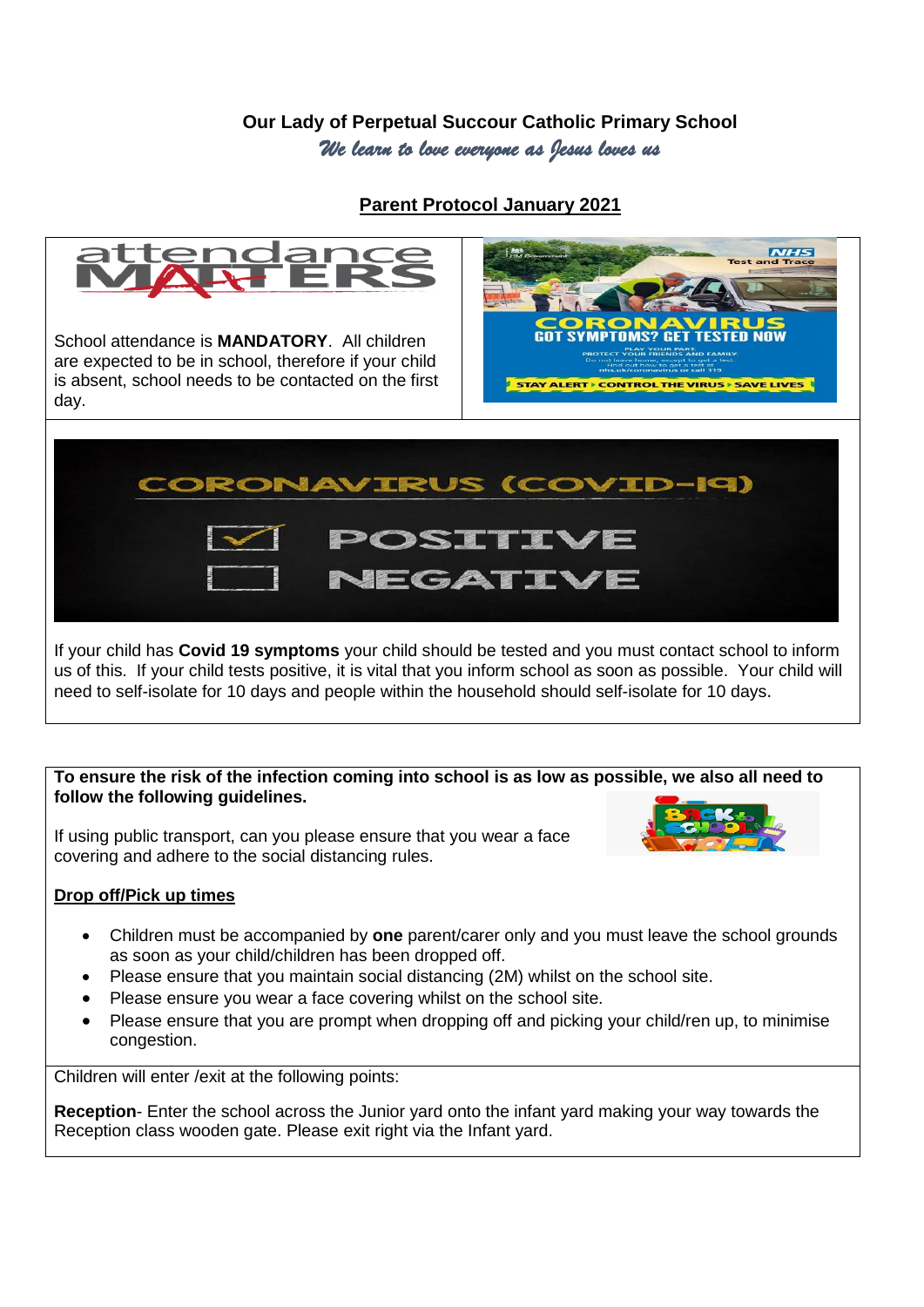Year 1- To enter, walk across the Junior yard and use the entrance on the Infant playground. Please exit back across the Junior yard.

**Year 2** – Use the nursery path and enter the first wooden gate on the side path marked Year 2 entrance. Please exit left towards the car park.

**Year 3** – To enter, walk across the Junior yard and use the Year 3 classroom fire exit door which is situated on the Infant yard. Please exit right, back across the Junior yard.

**Year 4** – To enter, walk across the Junior yard and use the Year 3/4 entrance on the Junior playground. Please exit back across the Junior yard.

**Year 5** – To enter, walk across the Junior yard and use the Year 5 classroom fire exit. Please exit back across the Junior yard.

**Year 6**- To enter, walk across the Junior yard and use the Year 6 classroom fire exit. Please exit back across the Junior yard.

There will be staggered times to pick up and drop off your child/children. Siblings are in two groups – A and B.

| Drop off   |                                                         | Pick up            |
|------------|---------------------------------------------------------|--------------------|
| $8:30am -$ | Siblings Group A                                        | 2.45pm             |
| $8.40am -$ | Siblings Group B                                        | 2.55pm             |
|            | 8.50 am – Group C: Reception, Year 4, Year 5 and Year 6 | 3.05 <sub>pm</sub> |
|            | 9.00 am – Group D: Year 1, Year 2 and Year 3.           | 3.15pm             |

#### **It is vital that parents follow these times to ensure the minimum number of adults are on site at any one time.**

### **What should my child wear?**

- Your child will need to wear their **full** school uniform, which must be clearly named.
- Uniform must be clean every day!
- Send in a clean washed **PE kit** which will remain in school this should include a dark pair of jogging pants as children will be outside as much as possible.



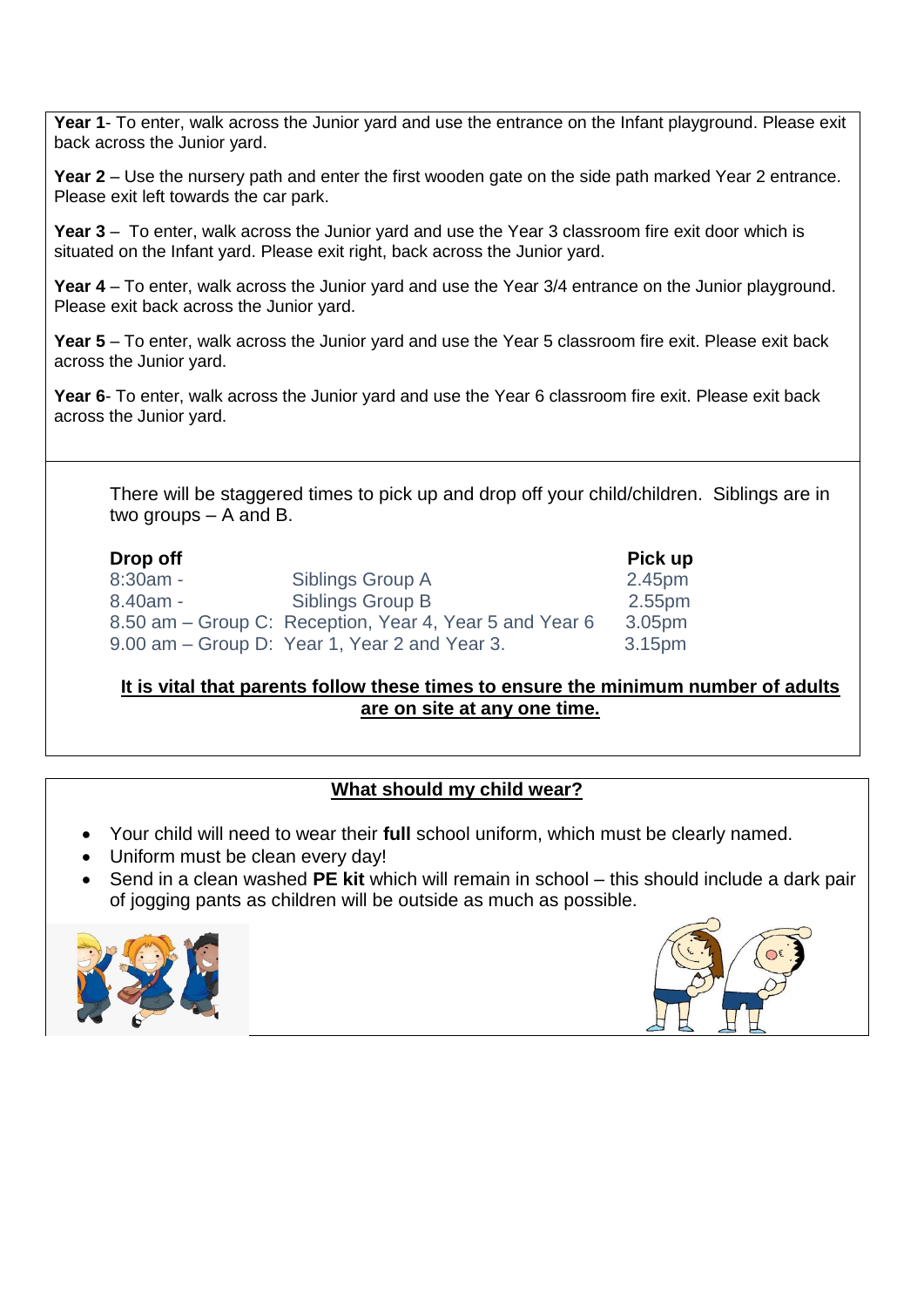## **What should my child bring?**

- A school bag to carry everything in.
- Bring a healthy snack (if not buying one from school) and a water bottle
- Packed lunches must be in a named packed lunch box. (Please remind your child that they are not allowed to share food with other children.)
- Reading books will be sent home. However, it is imperative that they are returned on the date requested as they need to be left untouched for 72 hours before they can be sent home with another child.
- Homework will be completed online/ Learning Challenge to be brought into school once completed.
- Pencil cases can be brought in on the first day but must be left in school for your child's use only.





# **COMMUNICATION**

If you need to pass a message onto a member of staff can you email the office [sec.olpsprimary@halton.gov.uk](mailto:sec.olpsprimary@halton.gov.uk) or [admin.olpsprimary@halton.gov.uk.](mailto:admin.olpsprimary@halton.gov.uk)

If this is not possible, can we ask that you maintain social distancing whilst in the Reception area and use the hand sanitiser provided which is situated at the front door.

Thank you for your support and understanding at this time.

These are really difficult times and the safety of our school depends on the measures we are putting in place. We also need your support for these required measures and your child understanding and following every extremely important, expectation around social distancing themselves from adults.

A Covid-19 Addendum to our Behaviour Policy has been added to our school website & can be located under the Covid 19 information section. - it all forms part of our Risk Assessment.

Please ensure that you remind your child of these measures. This will minimise any anxiety for them and ensure that staff can keep themselves and your child as safe as possible at all times.

I have read and understand the Parent Protocol:

Child's name: \_\_\_\_\_\_\_\_\_\_\_\_\_\_\_\_\_\_\_\_\_\_\_\_\_\_\_\_\_\_\_\_\_